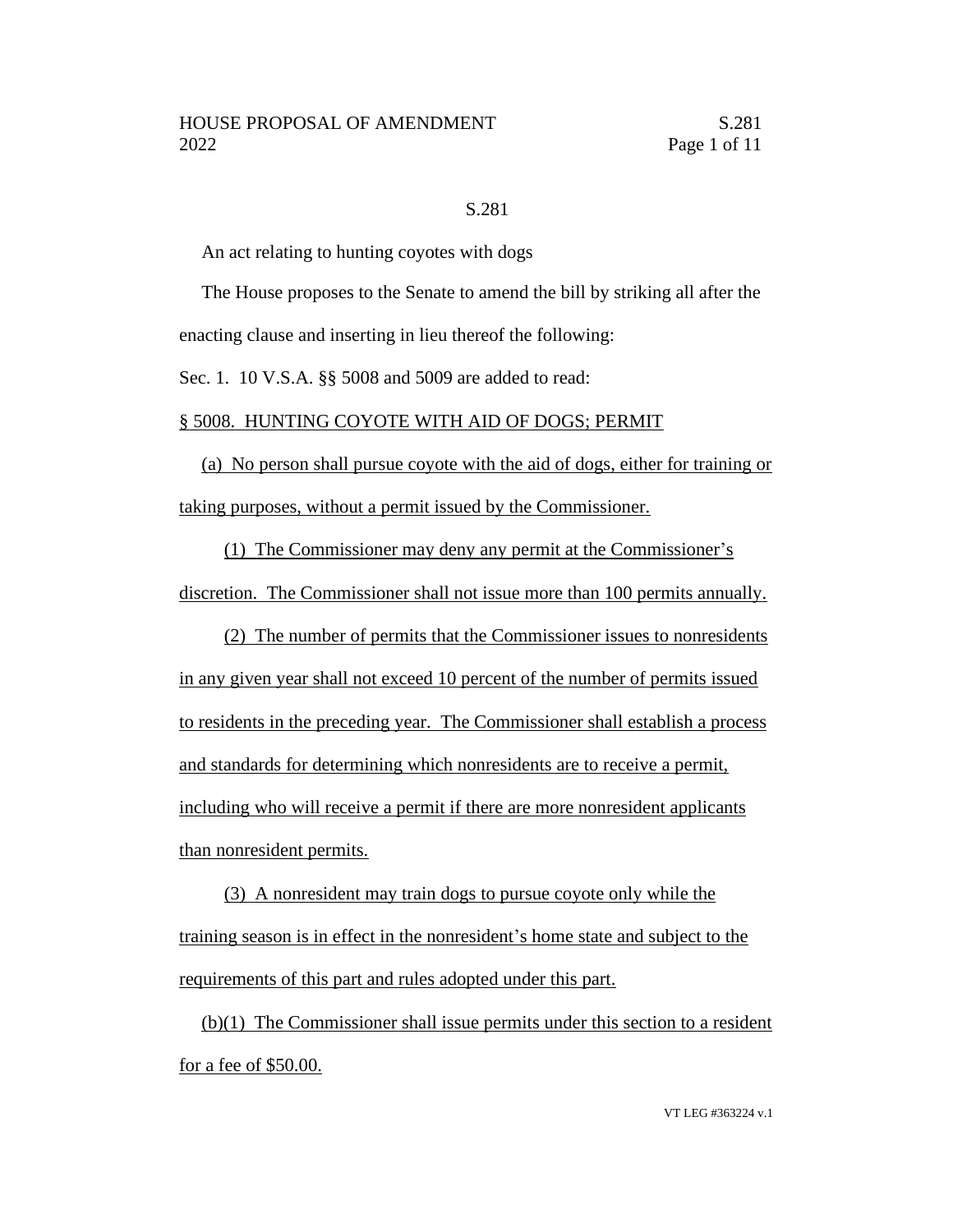(2) The application fee for a nonresident permit issued under this section shall be \$10.00, and the fee for a nonresident permit issued under this section shall be \$200.00 for a successful applicant.

# § 5009. PURSUING COYOTE WITH AID OF DOGS; LANDOWNER **PERMISSION**

(a) A person shall not release a dog onto land posted in accordance with section 5201 of this title for the purpose of pursuing coyote with the aid of dogs unless the dog owner or handler of the hunting dog has obtained a courtesy permission card from the landowner or landowner's agent allowing the pursuit of coyote with the aid of dogs on the land.

(b) A person shall not release onto land a dog for the purpose of pursuing coyote with the aid of dogs if in the previous 365 days a dog had been previously found on the land, and the dog owner, a handler of the dog, or a person participating in the hunt has been personally informed by law enforcement that hunting dogs are not permitted on the property.

 $(c)(1)$  For a first offense, a person who violates this section shall have committed a minor fish and wildlife violation and shall be assessed a five-point violation under subdivision 4502(b)(1) of this title.

(2) For a second or subsequent violation of this section, a person shall be assessed a 10-point violation under subdivision 4502(b)(2) of this title and shall be fined under section 4515 of this title.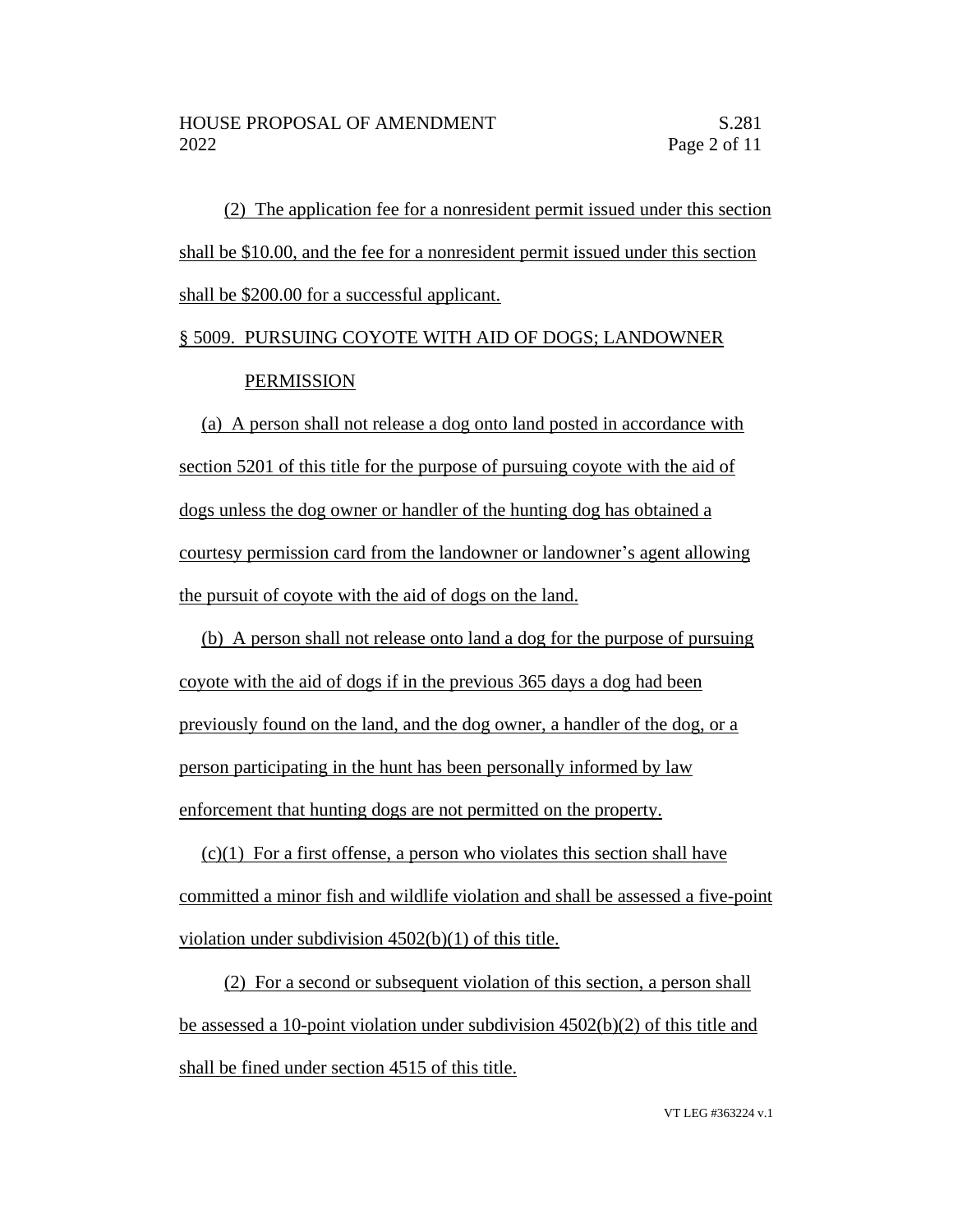### Sec. 2. MORATORIUM ON HUNTING COYOTE WITH AID OF DOGS

(a) A person shall not pursue coyote with the aid of dogs, either for the training of dogs or for the taking of coyote, except that a person may pursue coyote with the aid of dogs in defense of a person or property if the person pursuing coyote with the aid of dogs:

(1) is the landowner; or

(2) has obtained a courtesy permission card from the landowner or landowner's agent allowing the release of a dog onto the land for the purpose of pursuing coyote with the aid of dogs.

(b) This section shall be repealed on the effective date of the Fish and Wildlife Board rules required by Sec. 3 of this act.

Sec. 3. FISH AND WILDLIFE BOARD RULES; PURSUING COYOTE WITH THE AID OF DOGS

(a) The General Assembly through the rules required under this section intends to reduce conflicts between landowners and persons pursuing coyote with the aid of dogs by reducing the frequency that dogs or persons pursuing coyote enter onto land that is posted against hunting or land where pursuit of coyote with dogs is not authorized. In addition, the General Assembly intends that the rules required under this section support the humane taking of coyote, the management of the population in concert with sound ecological principles, and the development of reasonable and effective means of control.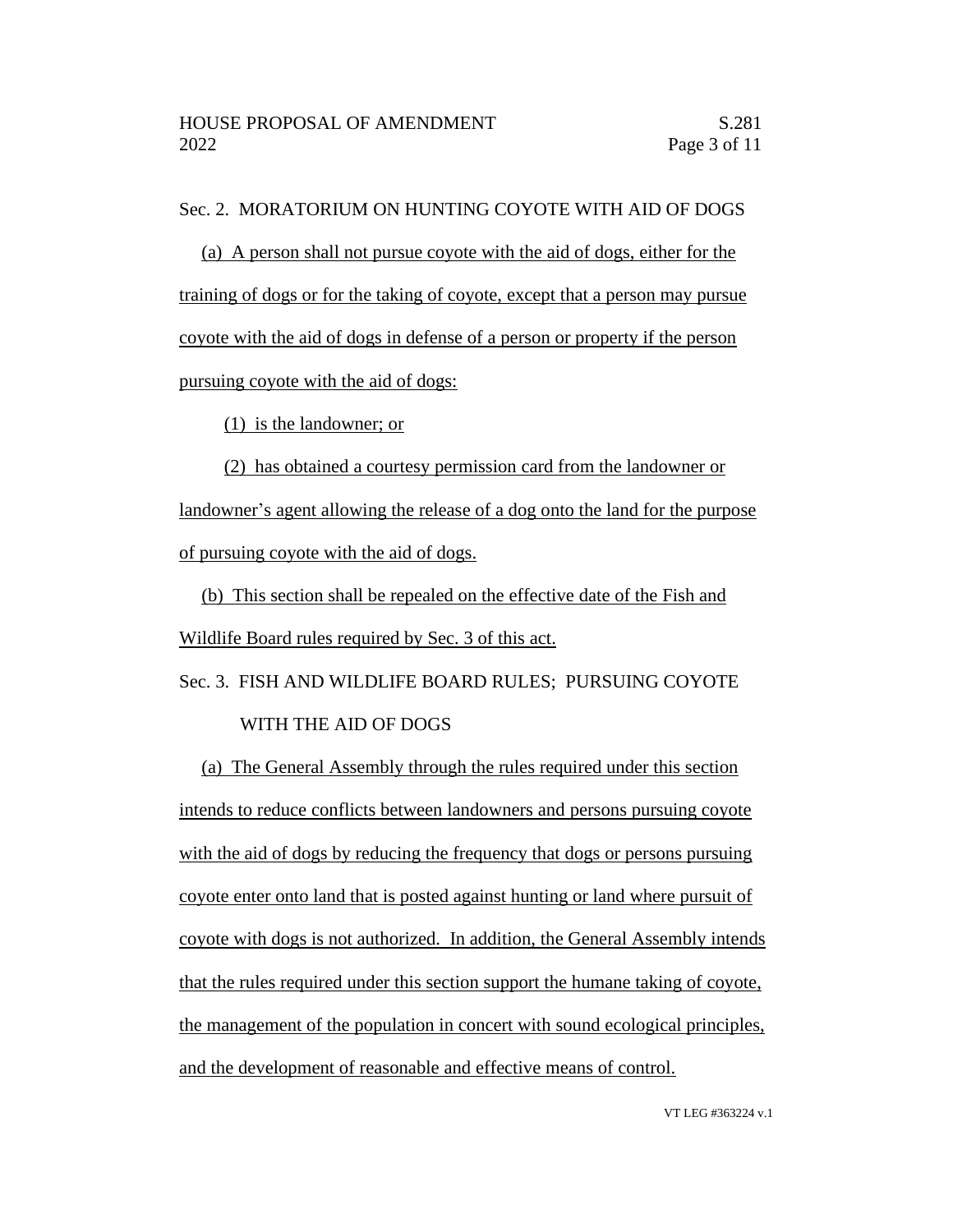(b) The Fish and Wildlife Board shall adopt a rule regarding the pursuit of coyote with the aid of dogs, either for the training of dogs or for the taking of coyote. The rule shall include at least the following provisions:

(1) a limit on the number of dogs that may be used to pursue coyote;

(2) a prohibition on the substitution of any new dog for another dog

during pursuit of a coyote;

(3) the legal method of taking coyote pursued with the aid of dogs, such as rifle, muzzle loader, crossbow, or bow and arrow;

(4) a definition of control to minimize the risk that dogs pursuing coyote:

(A) enter onto land that is posted against hunting;

(B) enter onto land where pursuit of coyote with dogs is not

authorized;

(C) harass or harm people or domestic animals; and

(D) cause other unintentional damages to people or property;

(5) provisions to encourage persons pursuing coyote with the aid of dogs to seek landowner permission before entering or releasing dogs onto land that is not posted in accordance with 10 V.S.A. § 5201; and

(6) required reporting of every coyote killed during pursuit with the aid of dogs.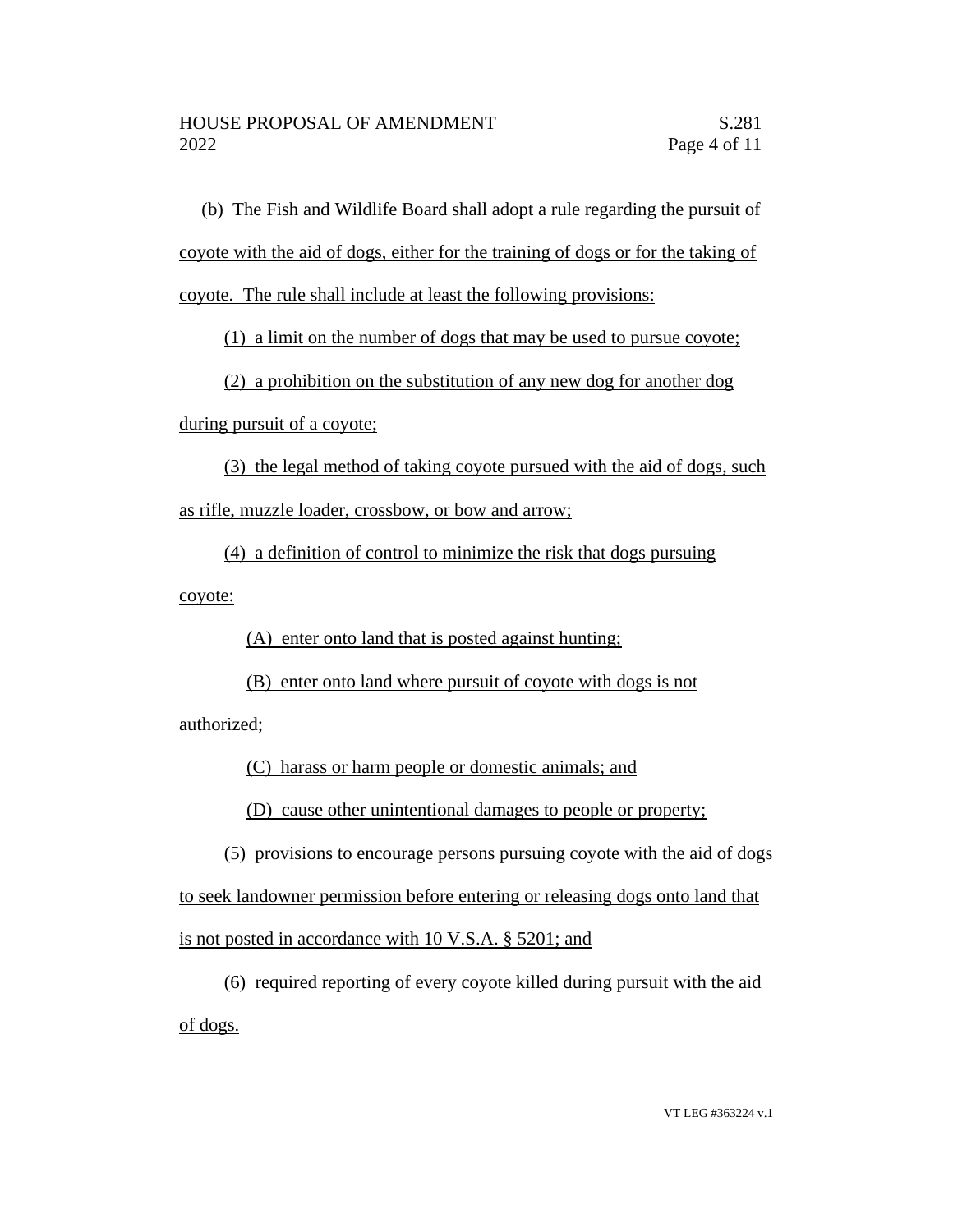(c) The Board shall consider whether to include within the rule required by this section provisions related to seasonal restrictions and baiting.

(d) As used in this section, "harass" means to annoy a person or domestic animal to such an extent as to significantly disrupt normal behavioral patterns. Sec. 4. 13 V.S.A. § 4010 is amended to read:

#### § 4010. GUN SUPPRESSORS

(a) As used in this section:

(1) "Gun suppressor" means any device for silencing, muffling, or diminishing the report of a portable firearm, including any combination of parts, designed or redesigned, and intended for use in assembling or fabricating a gun suppressor, and any part intended only for use in such assembly or fabrication.

(2) "Sport shooting range" shall have the same meaning as used in 10 V.S.A. § 5227(a).

(b) A person shall not manufacture, make, or import a gun suppressor, except for:

(1) a licensed manufacturer, as defined in 18 U.S.C. § 921, who is registered as a manufacturer pursuant to 26 U.S.C. § 5802;

(2) a licensed importer, as defined in 18 U.S.C. § 921, who is registered as an importer pursuant to 26 U.S.C. § 5802; or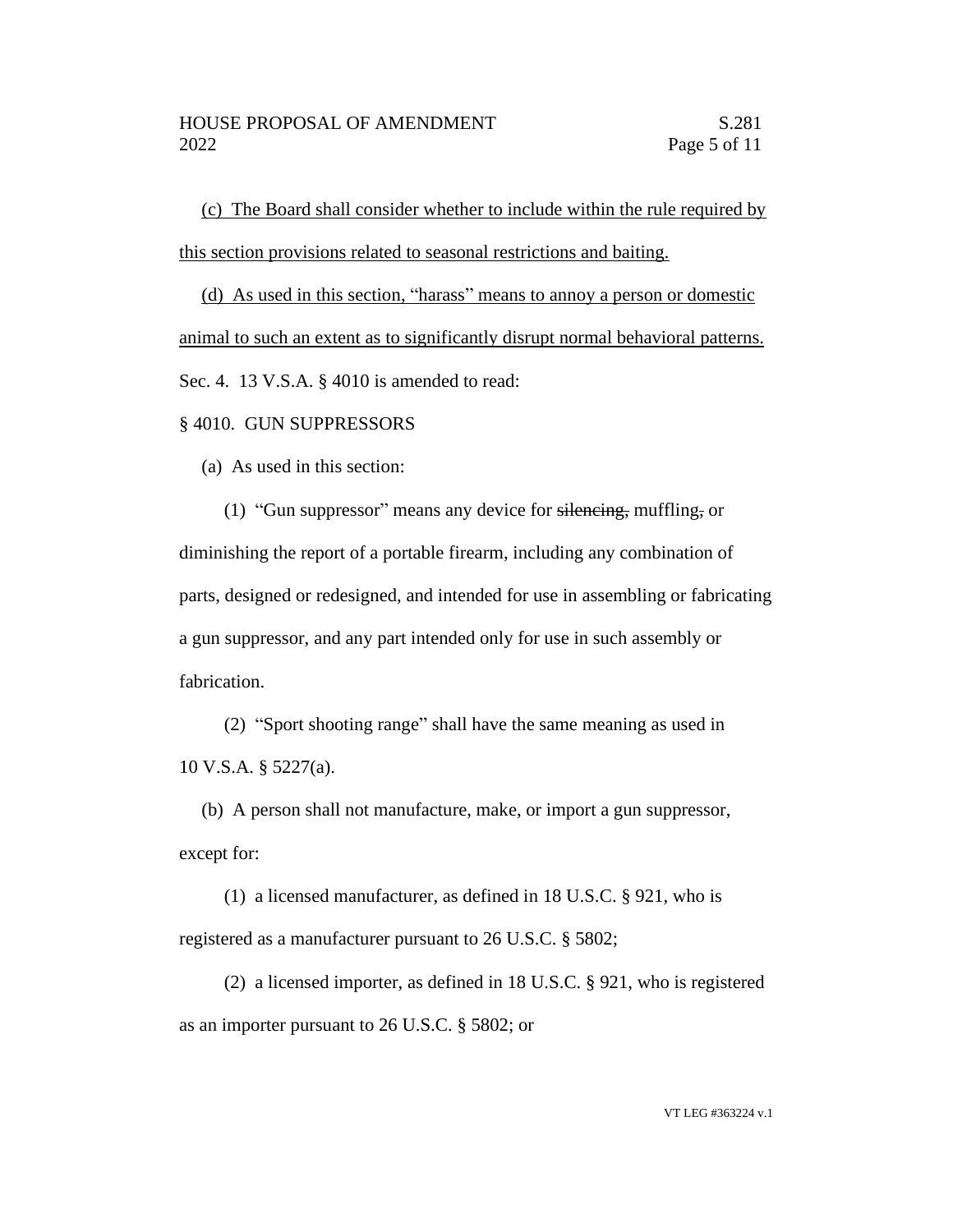(3) a person who makes a gun suppressor in compliance with the requirements of 26 U.S.C. § 5822.

(c) A person shall not use a gun suppressor in the State, except for use by:

(1) a Level III certified law enforcement officer or Department of Fish and Wildlife employee in connection with his or her the officer's or employee's duties and responsibilities and in accordance with the policies and procedures of that officer's or employee's agency or department;

(2) the Vermont National Guard in connection with its duties and responsibilities;

(3) a licensed manufacturer or a licensed importer, as defined in 18 U.S.C. § 921, who is also registered as a manufacturer or an importer pursuant to 26 U.S.C. § 5802, who in the ordinary course of his or her the manufacturer's or importer's business as a manufacturer or as an importer tests the operation of the gun suppressor; or

(4) a person lawfully using a sport shooting range; or

(5) a person taking game as authorized under 10 V.S.A. § 4701.

 $(d)(1)$  A person who violates subsection (b) of this section shall be fined not less than \$500.00 for each offense.

(2) A person who violates subsection (c) of this section shall be fined \$50.00 for each offense.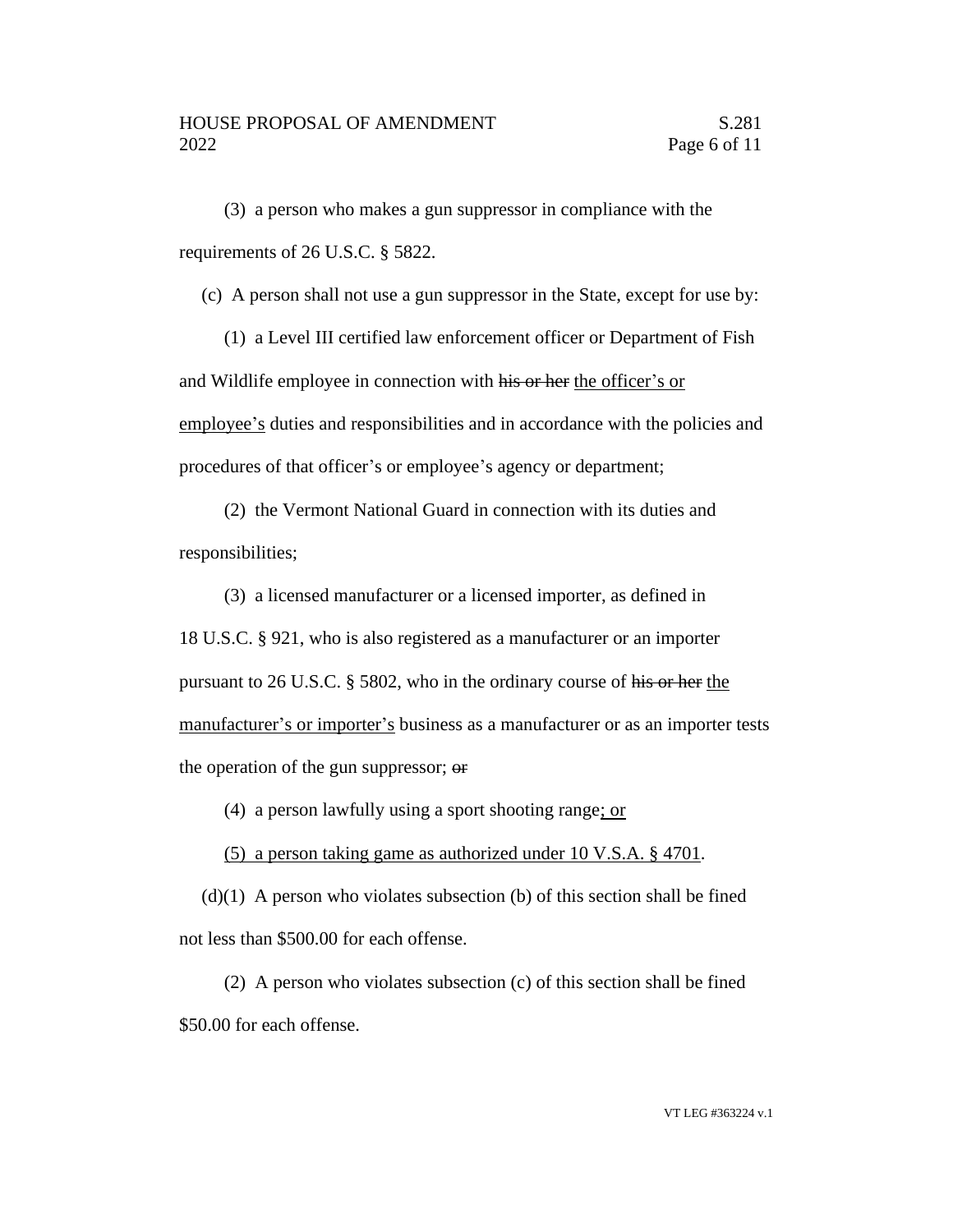Sec. 5. 10 V.S.A. § 4701 is amended to read:

#### § 4701. USE OF GUN, BOW AND ARROW, AND CROSSBOW; LEGAL

#### DAY; DOGS

(a) Unless otherwise provided by statute, a person shall not take game except with:

(1) a gun fired at arm's length;

(2) a bow and arrow; or

(3) a crossbow as authorized by the rules of the Board.

(b) A person shall not take game between one-half hour after sunset and one-half hour before sunrise unless otherwise provided by statute or by the rules of the Board.

(c) A person may take game and fur-bearing animals during the open season therefor, with the aid of a dog, unless otherwise prohibited by statute or by the rules of the Board.

(d) A person taking game with a gun may possess, carry, or use a gun suppressor in the act of taking game.

Sec. 6. 10 V.S.A. § 4704 is amended to read:

#### § 4704. USE OF MACHINE GUNS, AND AUTOLOADING RIFLES, AND

#### GUN SUPPRESSORS

(a) A person engaged in hunting for wild animals shall not use, carry, or have in his or her the person's possession: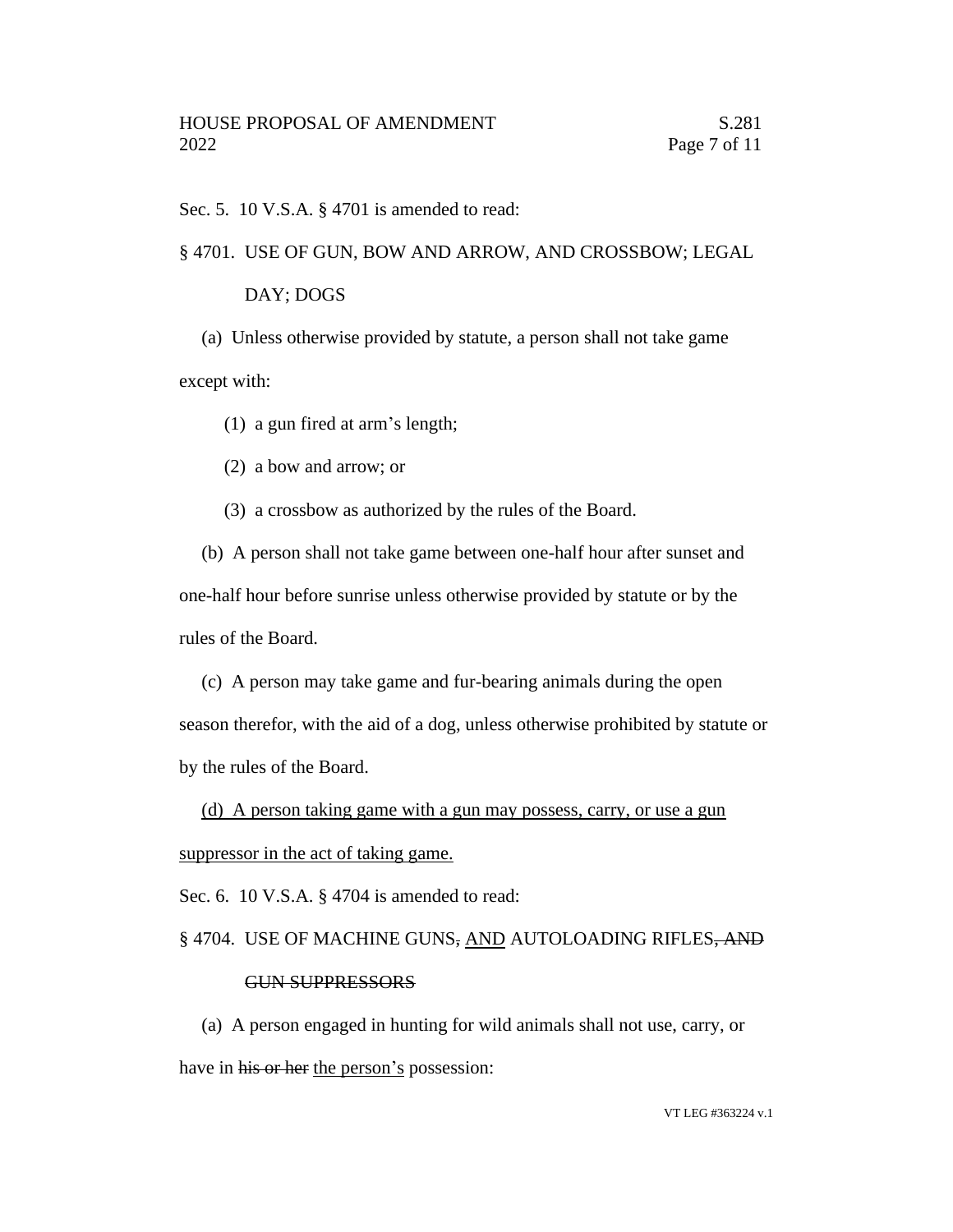(1) a machine gun of any kind or description;  $or$ 

(2) an autoloading rifle with a magazine capacity of over six cartridges,

except a .22 caliber rifle using rim fire cartridges; or

(3) a gun suppressor.

(b) As used in this section, "gun suppressor" means any device for

silencing, muffling, or diminishing the report of a portable firearm, including

any combination of parts, designed or redesigned, and intended for use in

assembling or fabricating a gun suppressor, and any part intended only for use

in such assembly or fabrication. [Repealed.]

Sec. 7. 10 V.S.A. § 4001 is amended to read:

## § 4001. DEFINITIONS

Words and phrases used in this part, unless otherwise provided, shall be construed to mean as follows:

\* \* \*

(9) Game: game birds or game quadrupeds, or both.

(10) Game birds: quail, partridge, woodcock, pheasant, plover of any kind, Wilson snipe, other shore birds, rail, coot, gallinule, wild ducks, wild geese, and wild turkey.

\* \* \*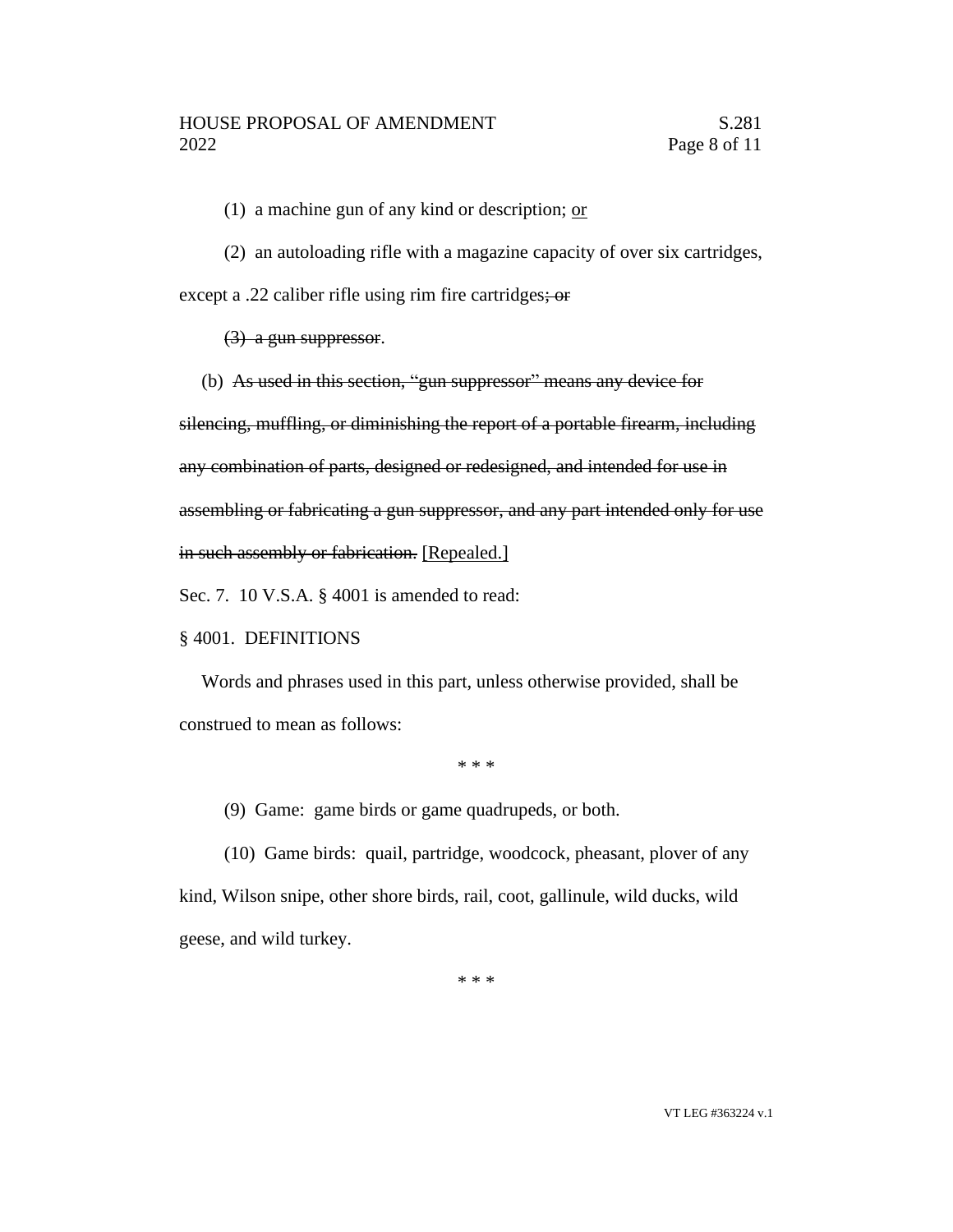#### HOUSE PROPOSAL OF AMENDMENT S.281 2022 Page 9 of 11

(15) Wild animals or wildlife: all animals, including birds, fish, amphibians, and reptiles, other than domestic animals, domestic fowl, or domestic pets.

\* \* \*

(23) Take and taking: pursuing, shooting, hunting, killing, capturing, trapping, snaring, and netting fish, birds, and quadrupeds and all lesser acts, such as disturbing, harrying, worrying, or wounding or placing, setting, drawing, or using any net or other device commonly used to take fish or wild animals, whether they result in the taking or not; and shall include every attempt to take and every act of assistance to every other person in taking or attempting to take fish or wild animals, provided that when taking is allowed by law, reference is had to taking by lawful means and in a lawful manner.

\* \* \*

(41) Gun suppressor: any device for muffling or diminishing the report of a portable firearm, including any combination of parts, designed or redesigned, and intended for use in assembling or fabricating a gun suppressor, and any part intended only for use in such assembly or fabrication.

Sec. 8. 13 V.S.A. § 4010(c) is amended to read:

(c) A person shall not use a gun suppressor in the State, except for use by: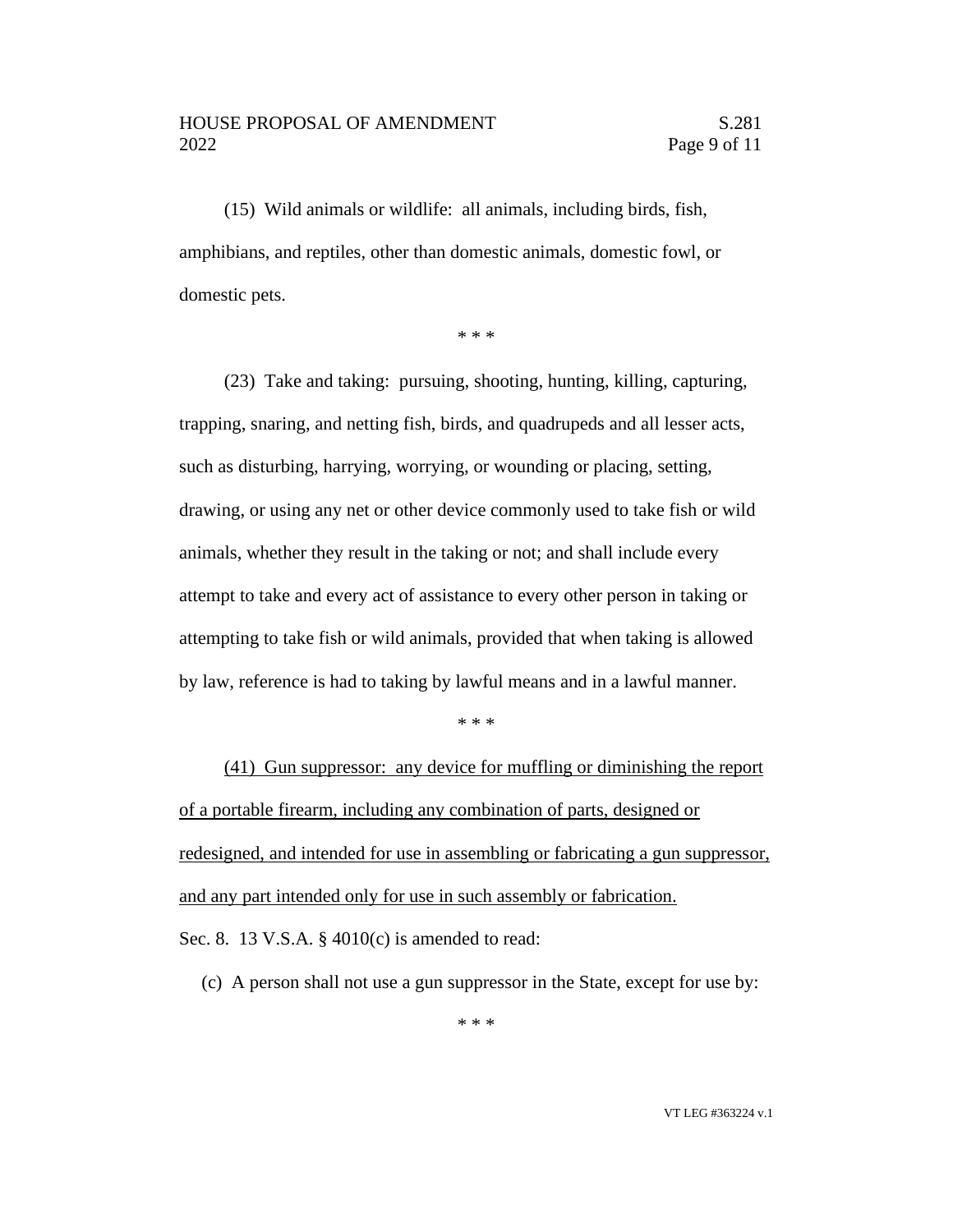(3) a licensed manufacturer or a licensed importer, as defined in 18 U.S.C. § 921, who is also registered as a manufacturer or an importer pursuant to 26 U.S.C. § 5802, who in the ordinary course of the manufacturer's or importer's business as a manufacturer or as an importer tests the operation of the gun suppressor; or

(4) a person lawfully using a sport shooting range;  $\omega$ 

(5) a person taking game as authorized under 10 V.S.A. § 4701.

Sec. 9. 10 V.S.A. § 4701(d) is amended to read:

(d) A person taking game with a gun may possess, carry, or use a gun suppressor in the act of taking game. [Repealed.]

Sec. 10. 10 V.S.A. § 4704 is amended to read:

§ 4704. USE OF MACHINE GUNS AND, AUTOLOADING RIFLES, AND

## GUN SUPPRESSORS

 $(a)$  A person engaged in hunting for wild animals shall not use, carry, or have in the person's possession:

(1) a machine gun of any kind or description;  $\Theta$ 

(2) an autoloading rifle with a magazine capacity of over six cartridges,

except a .22 caliber rifle using rim fire cartridges; or

(3) a gun suppressor.